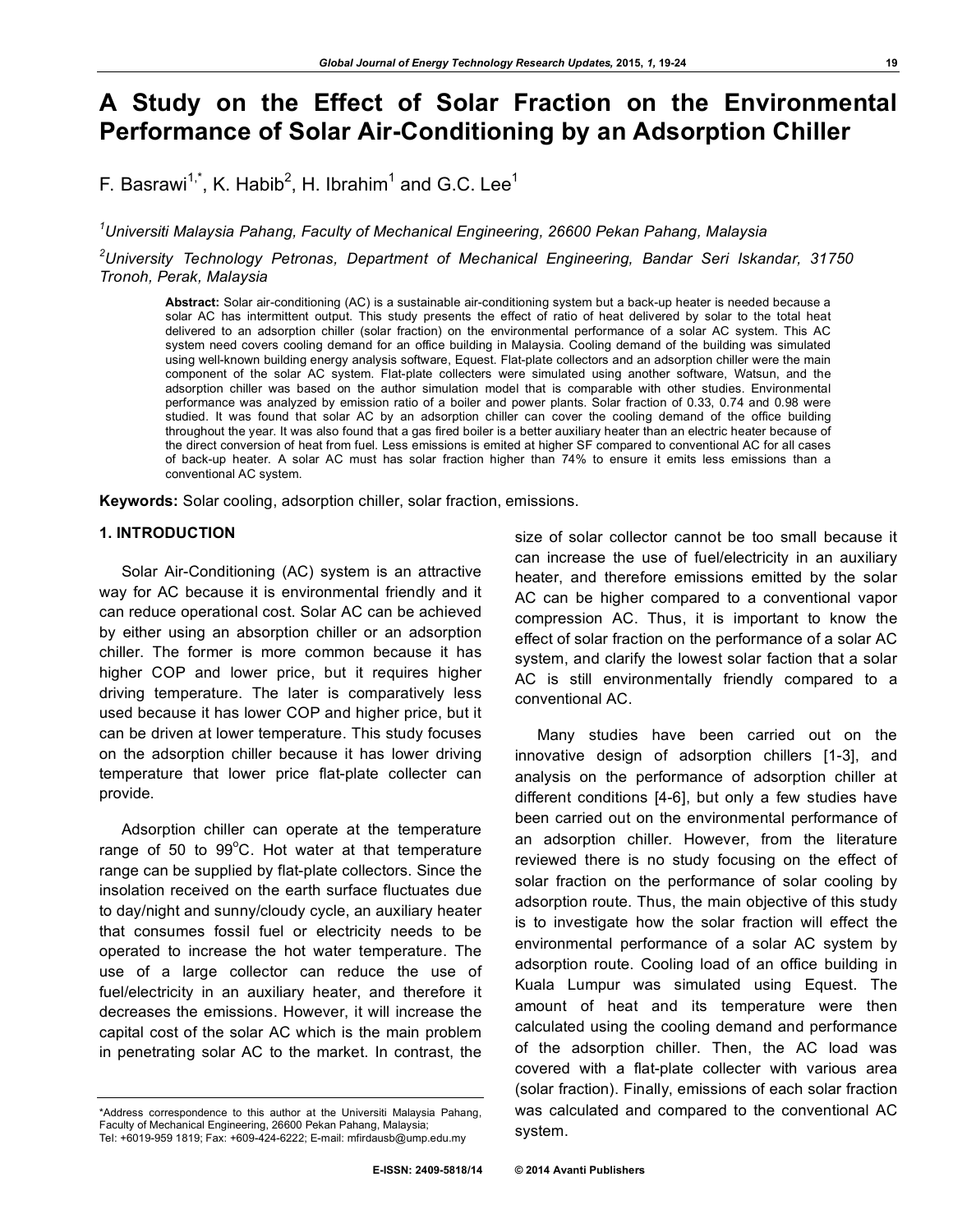

**Figure 1:** Ambient temperature and global radiation data.



**Figure 2:** Overall image of the simulated office building.

## **2. MATERIALS AND METHODS**

## **2.1. Location and Climatic Data**

The location of study is Kuala Lumpur, at 3.1357° N, 101.6880° E. The weather data used was hourly weather data from ASHRAE International Weather for Energy Calculation (IWEC).

As shown in Figure **1**, hourly average ambient temperature is around  $24-35^{\circ}$ C and hourly average solar radiation is 450-1000W/m<sup>2</sup>. It was also found that radiation varies slightly, lower in May, then increased towards peak in August, decreasing again towards November, and increasing again towards February.

## **2.2. Building Cooling Load**

The cooling load of the building was simulated using a well known building energy analysis, Equest. Building simulated was a two-storey office building as shown in Figure **2**. The parameters used for the calculation are shown in Table **1**. There was no insulation material used for the wall and ceiling because this is the actual practice in Malaysia.

**Table 1: Parameters of the Simulated Office Building**

| Building shape          |                | Rectangle                      |
|-------------------------|----------------|--------------------------------|
| Building orientation    |                | North                          |
| <b>Running Hours</b>    | hour           | $9(8:00-17:00)$                |
| Wall layer              |                | Plaster-Clay Brick-<br>Plaster |
| Width                   | m              | 9.14                           |
| Gross Area              | m <sup>2</sup> | 167                            |
| <b>Building Area</b>    | m <sup>2</sup> | 183.5                          |
| Wall height             | m              | 2.7                            |
| Ceiling to floor height | m              | 0.91                           |

#### **2.3. Solar Water Heater**

The schematic diagram of the overall system is shown in Figure **3**. Heat is collected by the flat-plate collector and it is stored in the hot water tank through a heat exchanger. Then, heat is supplied to the adsorption chiller through another heat exchanger. There is an auxiliary heater between hot water tank and adsorption chiller. If less heat is collected from the flat-plate collector to achieve desired cooling, the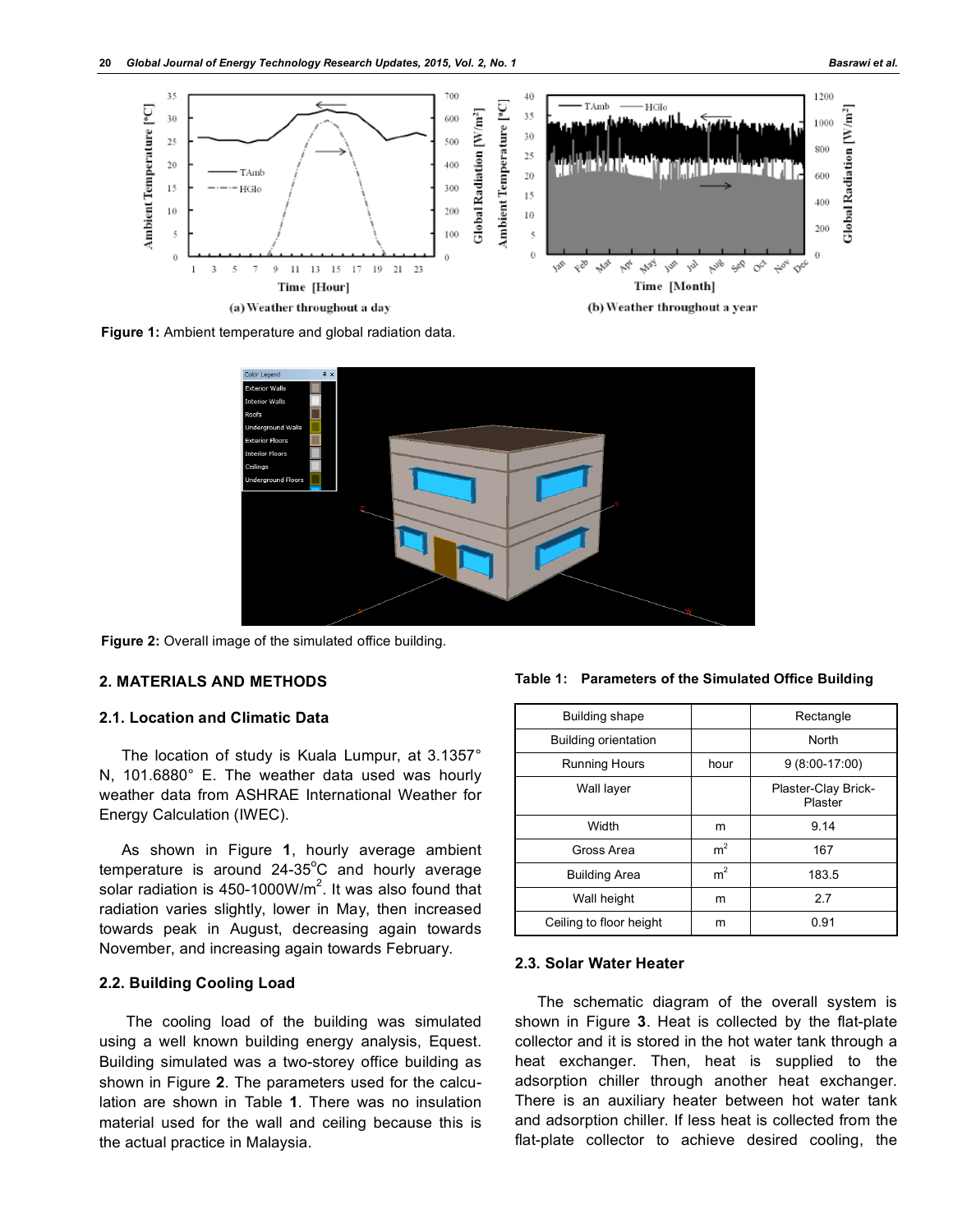| <b>Solar Fraction</b>    | Panel Area (No of Panel) | <b>Pump Flow Rate</b> | Pipe Length | <b>Tank Volume</b> |
|--------------------------|--------------------------|-----------------------|-------------|--------------------|
| $\overline{\phantom{0}}$ | $m^2$ (Unit)             | kg/s                  | m           | m                  |
| 0.33                     | 19.9(10)                 | 0.44                  | 52          | 1.0                |
| 0.74                     | 39.8(20)                 | 0.88                  | 80          | 2.0                |
| 0.98                     | 59.7 (30)                | 1.32                  | 108         | 3.0                |

**Table 2: Parameters for Different Solar Fraction**

auxiliary heater will operate. It should be noted that the efficiency of heat exchangers and auxiliary heater were assumed to be 0.8 constant.





**Figure 3:** Schematic diagram of the solar water heater.

10, 20 and 30 panels were assumed to be used in solar fraction of 0.33, 0.74 and 0.98, respectively. Basic parameters for water heater system in all solar fractions are shown in Table **2**. When the solar fraction increases other parameters including panel area, pump flow rate, pipe length and hot water tank volume also increase.

## **2.4. Flat-Plate Collector**

A glazed flat-plate collector with an area of  $1.99<sup>2</sup>$ each with mass flow rate of 0.044 kg/s was used in this study. Actual commercial flat-plate was adopted as the model of the collector. Table **3** shows the important parameters of the flat-plate collector.

**Table 3: Basic Parameters of the Flat-Plate Collector**

| Type              |                | <b>Glazed flat-plate</b> |
|-------------------|----------------|--------------------------|
| Dimension         | m              | 2.016×0.985×0.077        |
| Groos Area        | m <sup>2</sup> | 1.99                     |
| Dry Weight        | kg             | 34                       |
| Nominal flow rate | kg/s           | 0.044                    |
| Tilt angle        | $\circ$        | 10                       |

#### **2.5. Adsorption Chiller**

A double bed silica gel-water with maximum cooling capacity of 16kW was used in this study. Parameters of the adsorption chiller are shown in Table **4**. Since an

adsorption chiller is commonly used when the ambient temperature is hot (cooling), the heat sink is usually almost constant. Thus, COP and cooling output can be simply estimated by only using the regeneration temperature as shown in equations below.

$$
COP = 2.19 + (-68/T_{reg}) - 0.0105 \times T_{reg}
$$
 (1)

*Qcool*=0.136×*Treg* 2 +0.3768×*Treg*+53.704 (2)

where  $T_{reg}$  is regeneration temperature  $[^{\circ} \text{C}].$ 

## **Table 4: Parameters of the Adsorption Chiller**

| Mass of the adsorbent, $m_a$                                              | kg     | 40    |
|---------------------------------------------------------------------------|--------|-------|
| Heat transfer coefficient and Area of the<br>bed, $UA_{bed}$              | kW/K   | 3.50  |
| Heat transfer coefficient and Area of the<br>evaporator, $UA_{eva}$       | kW/K   | 4.87  |
| Heat transfer coefficient and Area of the<br>condenser. UA <sub>con</sub> | kW/K   | 15.33 |
| Mass of the condenser, $m_{con}$                                          | kg     | 24.28 |
| Mass of the evaporator, $m_{eva}$                                         | kg     | 12.45 |
| Specific heat of the adsorber, $C_{n,a}$                                  | kJ/kgK | 0.96  |
| Latent heat of working fluid, $h_{fa}$                                    | kJ/kq  | 2800  |
| Specific heat of the heat exchanger,<br>$C_{p,hex}$                       | kJ/kgK | 0.95  |

#### **2.6. Solar Fraction and Emissions Analysis**

Heat to drive the adsorption chiller are from solar and auxiliary heater. Solar fraction is defined as the ratio of solar energy to the total energy delivered. Solar fraction *SF* can be calculated by the following equations:

$$
SF = \frac{Q_{SWH}}{Q_{del.}} = \frac{Q_{del.} - Q_{AH}}{Q_{del.}}
$$
(3)

where  $Q_{SWH}$  is heat from solar water heater [kW],  $Q_{del}$ . is heat load delivered [kW] and Q<sub>AH</sub> is heat from auxiliary heater [kW].

Both Solar AC and conventional AC release emissions, either on site or from a power plant that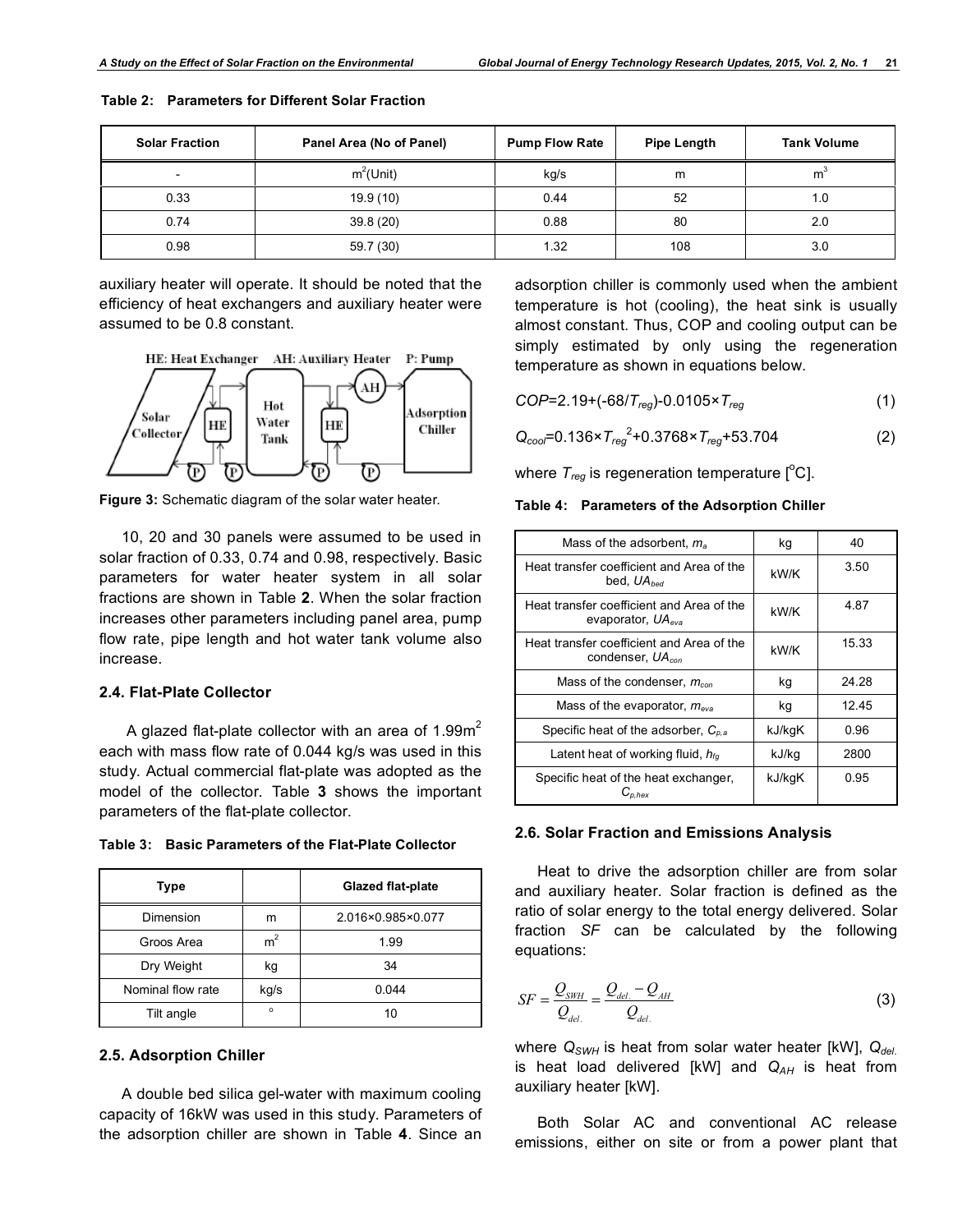| CO <sub>2</sub>       | <b>CST</b>    | $g/kWh_p$           | 965  |
|-----------------------|---------------|---------------------|------|
|                       | <b>CCGT</b>   | g/kWh <sub>p</sub>  | 363  |
|                       | <b>Boiler</b> | g/kWh <sub>th</sub> | 201  |
| <b>NO<sub>x</sub></b> | <b>CST</b>    | g/kWh <sub>p</sub>  | 1.7  |
|                       | <b>CCGT</b>   | g/kWh <sub>p</sub>  | 0.20 |
|                       | <b>Boiler</b> | g/kWh <sub>th</sub> | 0.22 |
| CO                    | <b>CST</b>    | g/kWh <sub>p</sub>  | 0.07 |
|                       | <b>CCGT</b>   | g/kWh <sub>p</sub>  | 0.07 |
|                       | <b>Boiler</b> | g/kWh <sub>th</sub> | 0.12 |

**Table 5: Emissions Rate for Typical Coal-Fired Steam Turbine (CST), Combined Cycle Gas Turbine (CCGT) and Natural Gas Fired Boiler (Boiler)**

supplies electricity. If electricity powered auxiliary heater or conventional AC is used, typical emissions rate from power plants were considered, whereas when natural gas fired auxiliary heater is used, typical emissions rate from a natural gas boiler was considered. Two types of power plants were considered; the common Coal Steam Turbine (CST) or the high-end Combined Cycle Gas Turbine (CCGT) plant. For an electric heater, emissions can be calculated as below:

$$
m_n = Pe_{AH} \times ER_n \tag{4}
$$

$$
m_n = \frac{Q_{AH}}{\eta_{elec.AH}} \times ER_n
$$
\n(5)

where *Pe<sub>AH</sub>* is power consumed by the electric heater [kWhp], *ERn* is emission rate [g/kWh<sub>p</sub>], Q<sub>AH</sub> is heat generated [kWh<sub>th</sub>], and  $\eta_{elec, AH}$  is efficiency of the electric heater [-]. For a gas fired boiler, emissions can be calculated as below:

$$
m_n = Q_{AH} \times ER_n \tag{6}
$$

where *n* denotes type of emissions. Emissions rate of these energy systems are shown in Table **5** [7]. It should be noted that efficiency of electric heater and gas fired boiler were 0.80 constant, and COP for the conventional AC was assumed to be 3.0 constant.

#### **3. RESULTS AND DISCUSSION**

## **3.1. Heat Balance of the System**

Figure **4** shows the heat balance between heat demand/delivered, heat from solar and auxiliary energy for a single day, 1st February.

Result for solar fraction from 0.33, 0.74 and 0.98 are shown in Figure **4** (**a**, **b**) and (**c**), respectively. As shown in the figures, when the solar fraction increased, the portion of heat from solar increased, whereas the



**Figure 4:** Heat balance throughout a day for different solar fraction.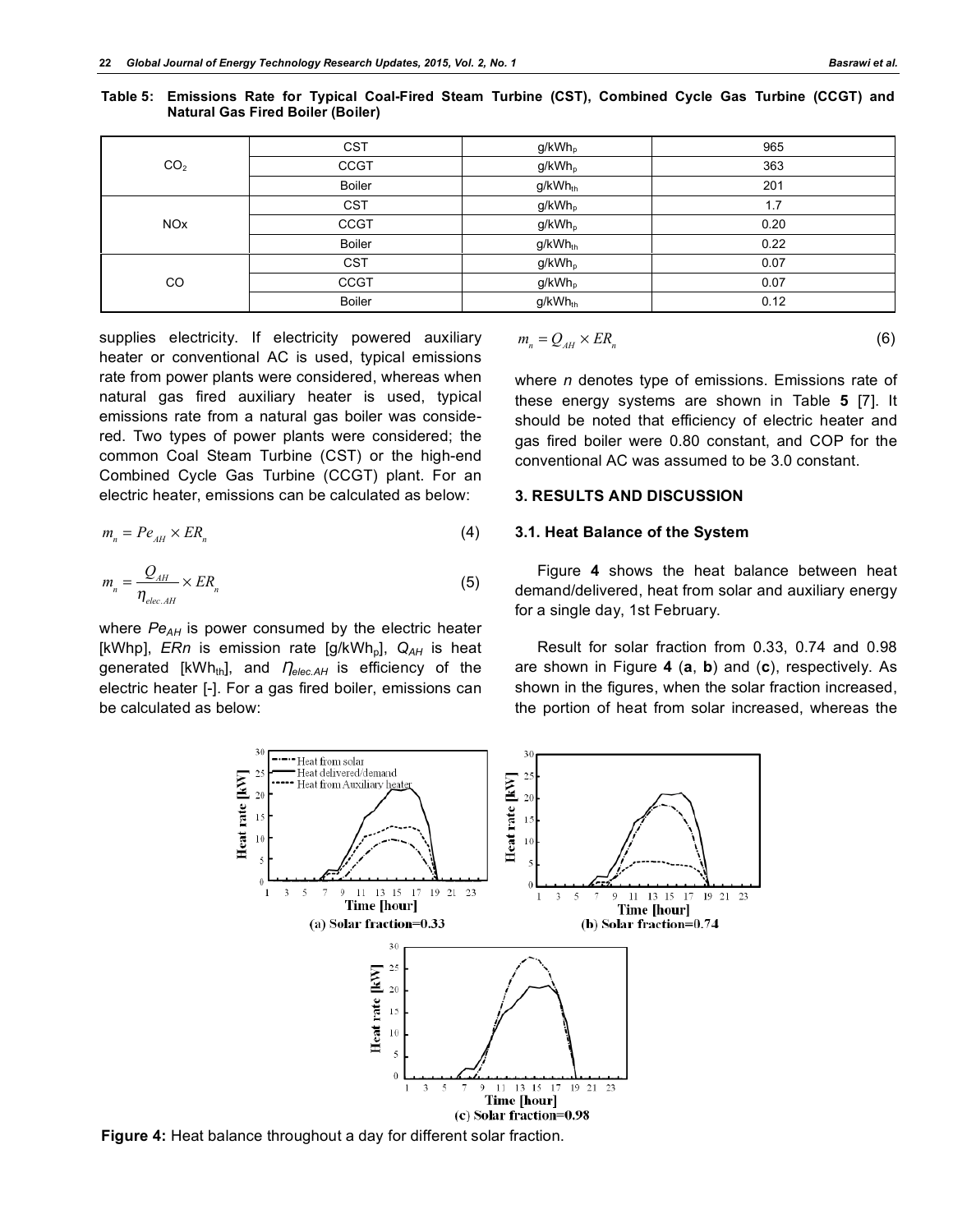auxiliary energy decreased. However, it was found that heat balance was not totally matched especially for solar fraction of 0.98, where heat from solar is higher than heat demand. This is because of the existence of the hot water tank where heat was stored, and also because of the target temperature in which the quality of the heat was also considered. Thus, amount of heat from solar was sometimes higher and sometimes lower than the heat demand/delivered.

The result of heat balance throughout the year had similar trend with the result for a single day, auxiliary energy decreased when solar fraction increased. The different was there was a slight fluctuation of auxiliary energy, due to variation of solar radiation throughout the year. Even the highest solar fraction (*SF*=0.98) still need auxiliary energy from March to September in which the solar radiation was comparatively lower.

#### **3.2. Emissions from the Systems**

 Comparison of emissions released between solar AC with different SF, and conventional AC are shown in Figure **5**. Results of CO2, NOx and CO emissions are shown in Figure **5** (**a**, **b**) and (**c**), respectively. As stated in section 2.6, for an electric heater, electricity was supplied by CST or CCGT.

It was found that in overall, the electric heater (CST based) had the highest CO2 and NOx emissions, and the electric heater (CCGT based) and the boiler had a comparable level of emissions, except for CO. This shows that the boiler is a better solution of auxiliary heater in terms of environmental performance. This is because heat is generated directly from fuel at higher conversion efficiency compared to electric heater.

It was also found that all types of emissions decreased when SF increased compared to conventional AC for all cases of back-up heaters. However, all emissions types released from the solar AC were higher than the vapour compression AC, especially when SF is lower than 74% for all cases.

This clarifies that a solar AC must has solar fraction higher than 74%. If not, more energy is actually used in the back-up heater and resulting more emissions released compared to the conventional AC system and cancel-out the benefit of solar AC, which is a sustainable AC system.

## **4. CONCLUSIONS**

A gas fired boiler is a better auxiliary heater than an electric heater because of the direct conversion of heat from fuel.



**Figure 5:** Result of emissions analysis.